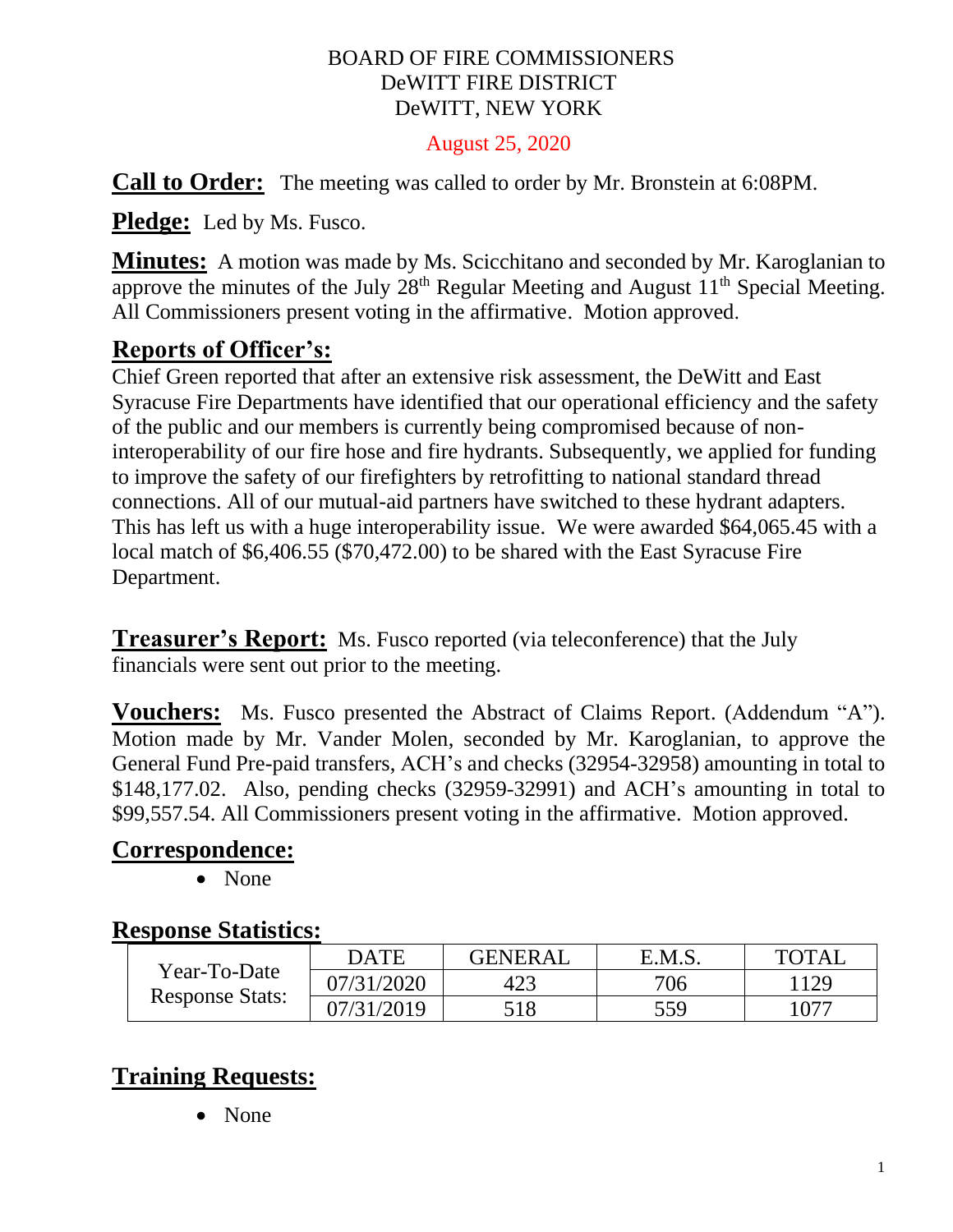# **COMMITTEE REPORTS:**

#### **Apparatus and Equipment:** No report.

**Buildings and Grounds:** Mr. Karoglanian reported that he reached out to Lan-Co regarding catch basin repairs and was quoted \$600 to repair each for a total cost of \$1,200.

**Finance:** No report **Long-Range Planning:** No report. **Personnel/Staffing**: No report. **Legal:** No report.

# **OLD BUSINESS:**

## **Sale of Engine 1:**

No new information.

## **COVID-19:**

The Board continued their discussion regarding employees that are out of work due to a positive COVID-19 test. The Board agreed to pay any full-time employee that tests positive for COVID-19 their full standard wage in lieu of the employee using sick time.

## **NEW BUSINESS:**

## **EMS PPE**

Chief Green presented two purchase orders for EMS Personal Protective Equipment (PPE) including hand sanitizer, surgical masks and N95 masks to be purchased from Henry Schein Inc. at a cost of \$2,507.07 and surgical masks to be purchased from McKesson at a cost of \$1,085.76. A motion was made by Mr. Vander Molen and seconded by Mr. Karoglanian to authorize the purchases. All Commissioners present voting affirmative. Motion approved.

### **Assistance to Firefighters Grant:**

A motion was made by Mr. Vander Molen and seconded by Ms. Scicchitano to accept the AFG grant mentioned in the Chief's report. All Commissioners present voting affirmative. Motion approved.

### **CD Renewal:**

Mr. Schultz reported that Ms. Fusco will be renewing our CD with Solvay Bank for a period of 3 months at a rate of .3%. A motion was made by Mr. Karoglanian and seconded by Mr. Vander Molen to authorize the renewal. All Commissioners present voting affirmative. Motion approved.

### **Catch Basin Repairs:**

A motion was made by Mr. Vander Molen and seconded by Ms. Scicchitano to authorize Lan-CO to repair two catch basins at a cost of \$600 each for a total of \$1,200. All Commissioners present voting affirmative. Motion approved.